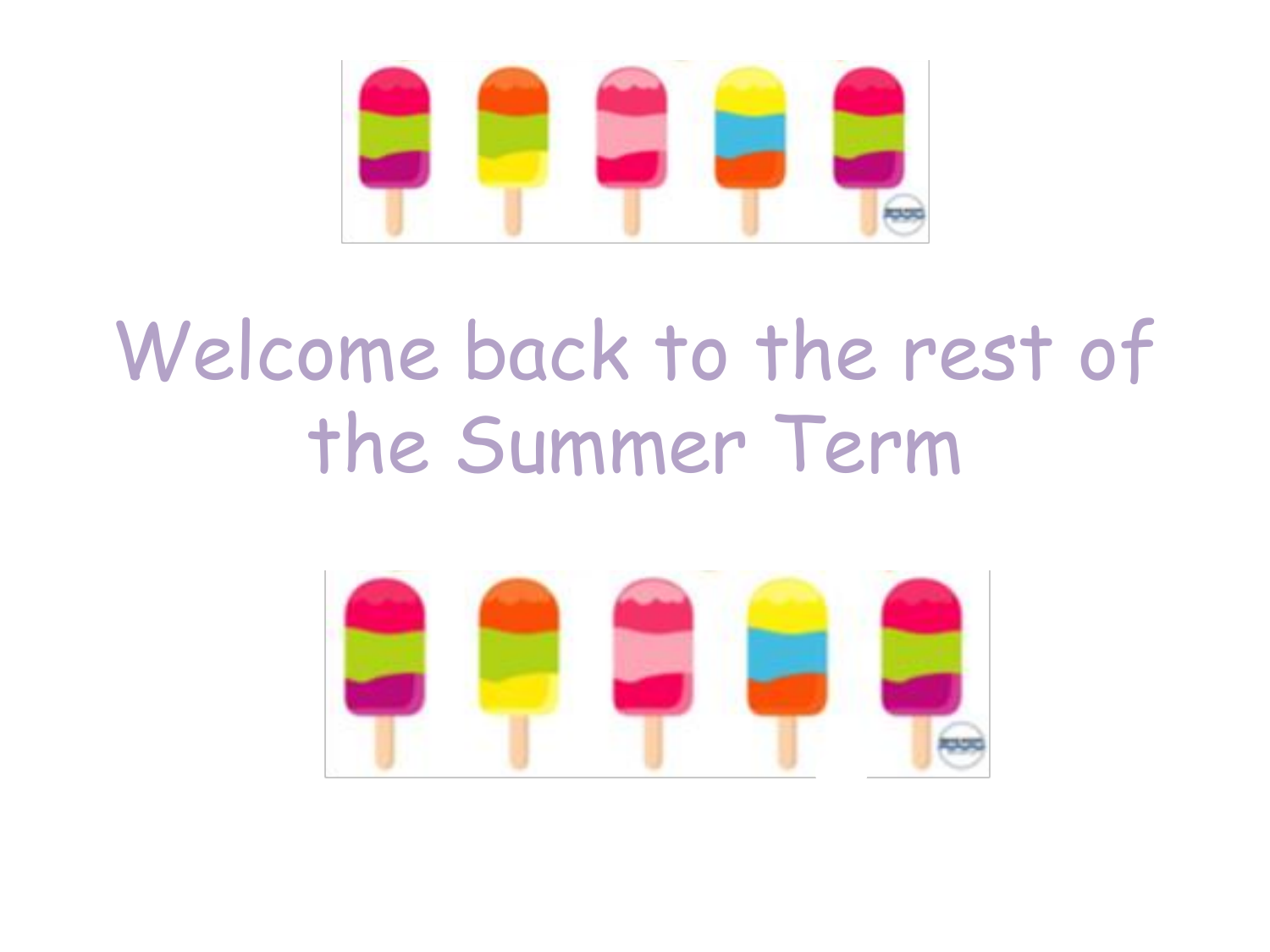## You will notice we have some new Buddy Stops in the Playgrounds



Talk to a partner and tell them how you think they should be used…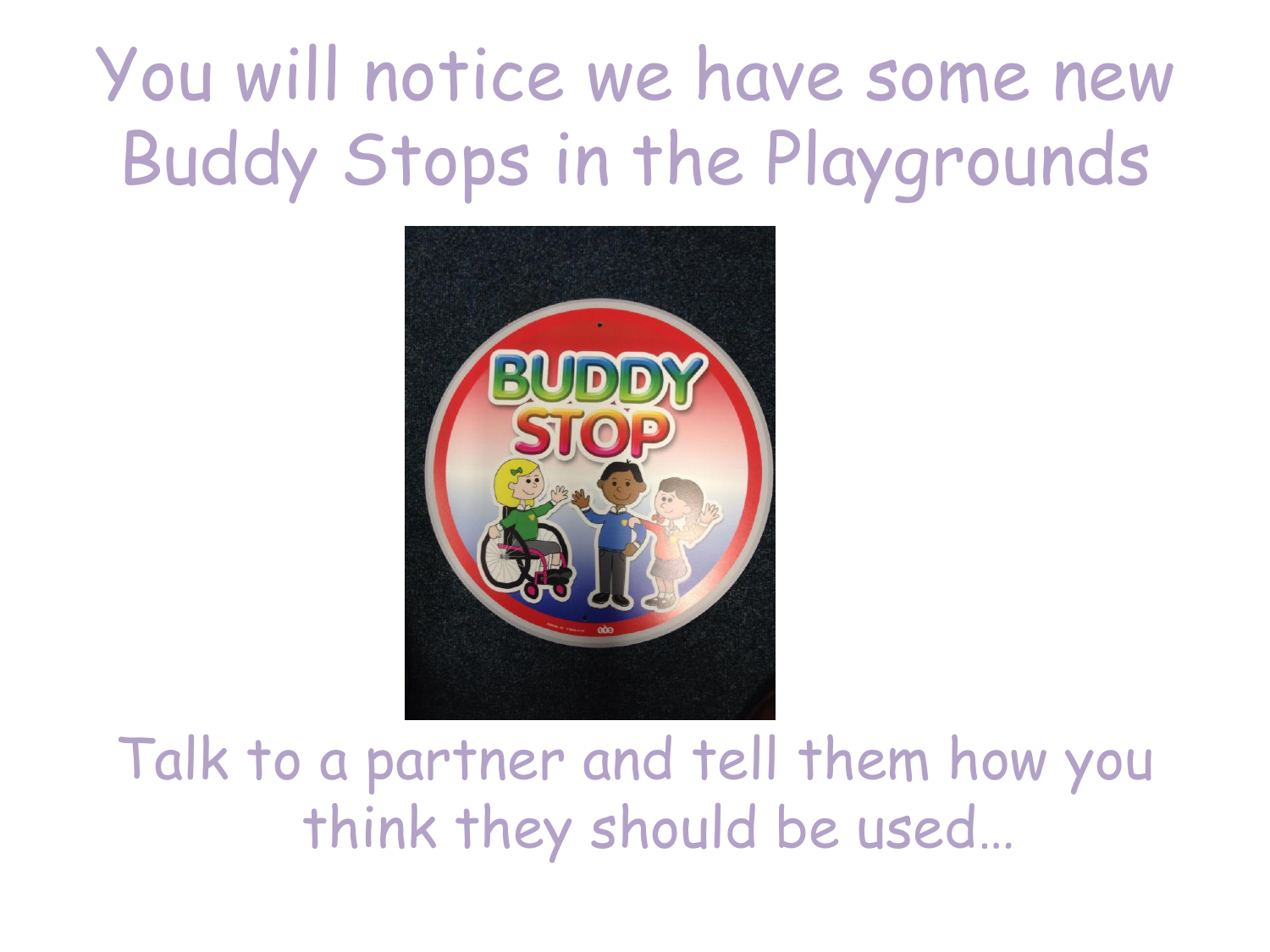How we will use the Buddy Stops:

- Someone can wait while someone else comes over
- Look after them
- You can wait there so you can have a chat with someone
- You can go there when you are feeling lonely or someone is being unkind to you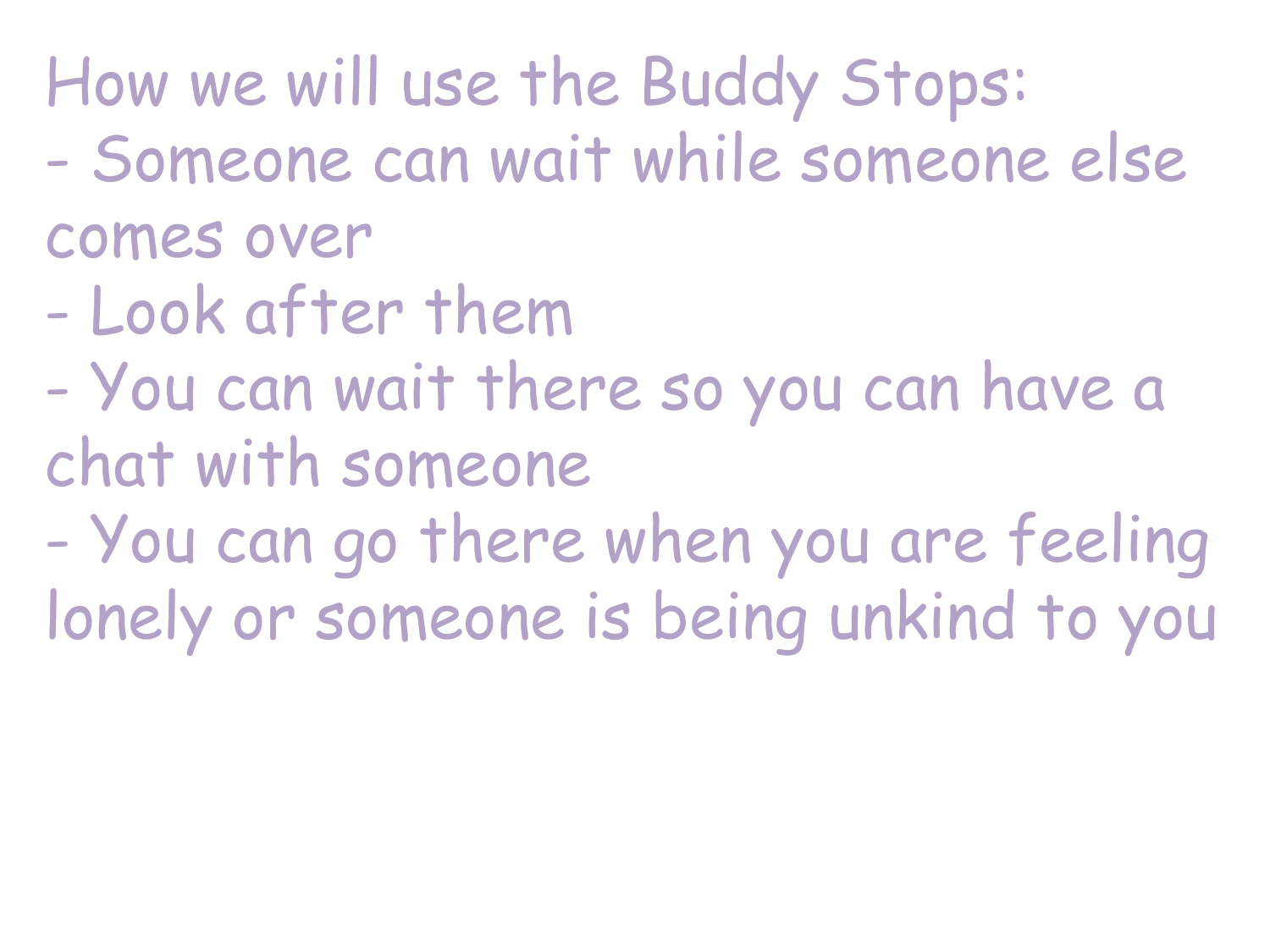We have the Buddy Stops because we want our playground to be a happy place. Now what about the Sunshine Stops?

#### Why do we have them?



How to use the Sunshine Stops:

- We use them to sit down calmly
- We use them for quiet chatting
- We can sit down if we are feeling under the weather
- We can read a book
- We can have a rest if we are feeling tired
- We must not run through them or use them as a place to hide in games, for example Man Hunt
- We can keep cool when it is hot
- We can sit down if we are injured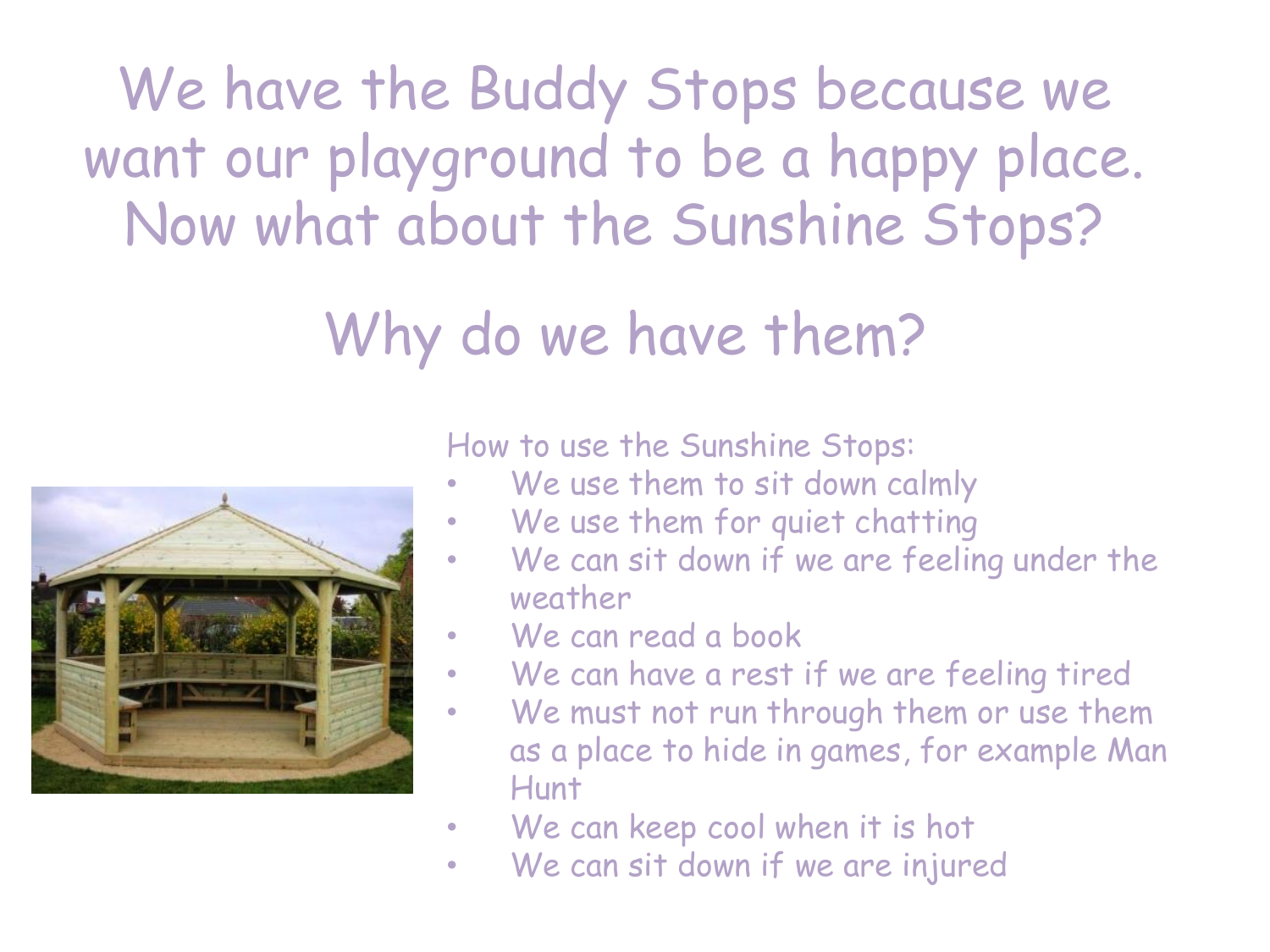It's also very important that you know you can talk to the grown ups in school about any worries you may have. What do we have in place to help you with this?

If something is worrying, confusing or scaring you, you can:

- Put a message in a worry monster
- Tell an adult you trust
- Go to your calm place to think about what you want to say
- Go to the Time to Talk sessions
- Speak in Circle Time
- Use our new Talk Cards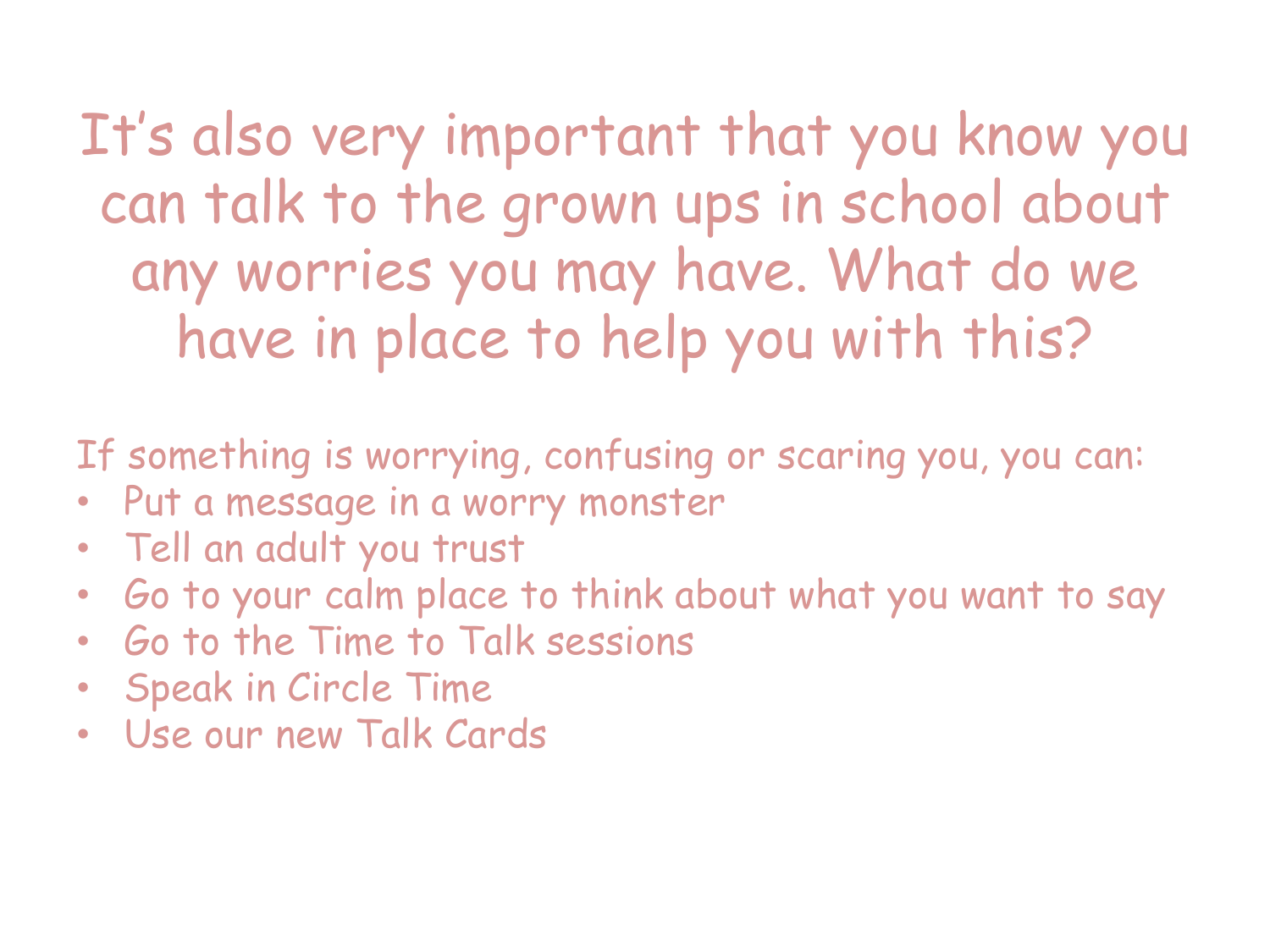We would like you to have another way to get help if you need it:

# Talk cards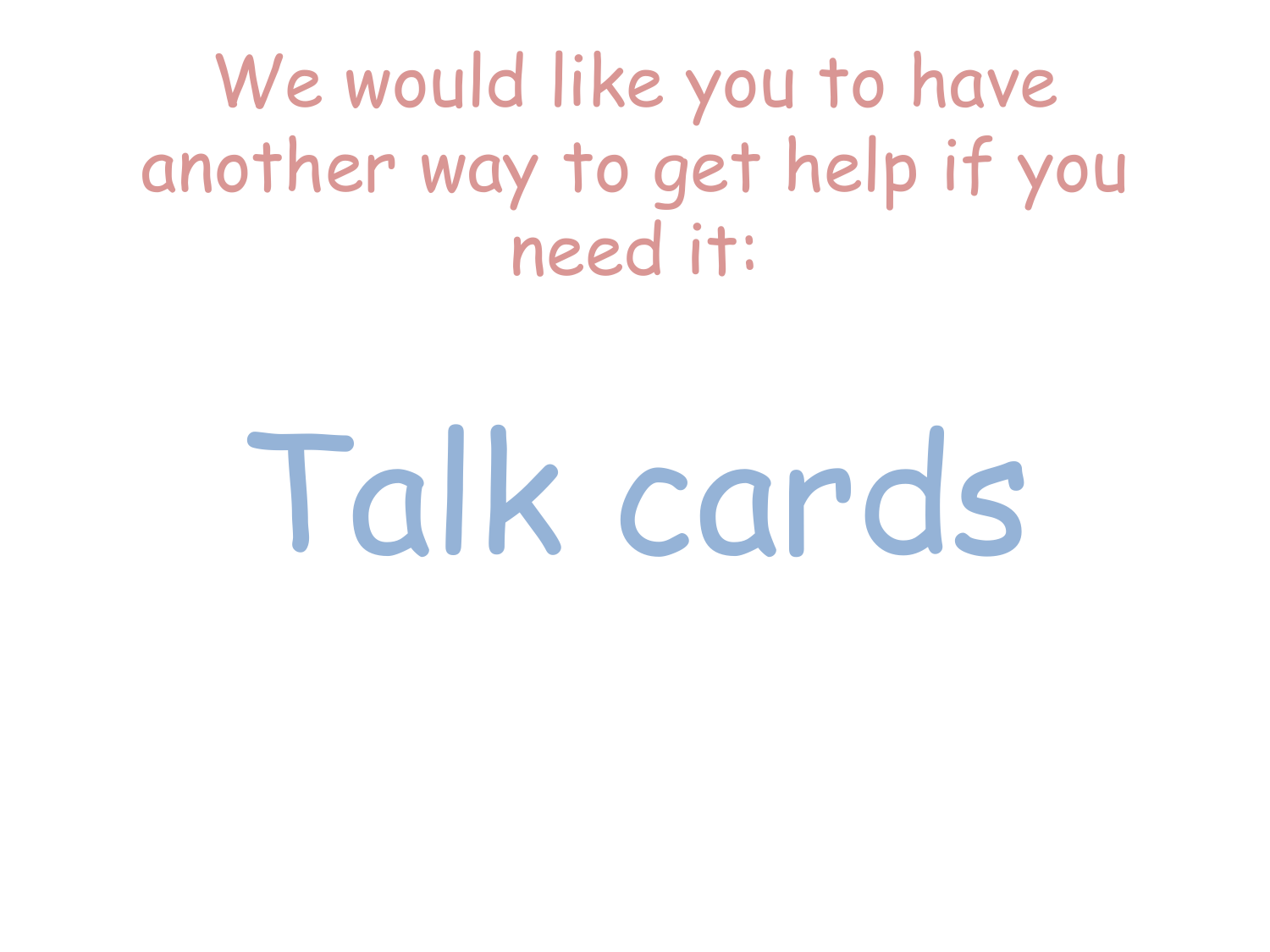# FS2 and KS1

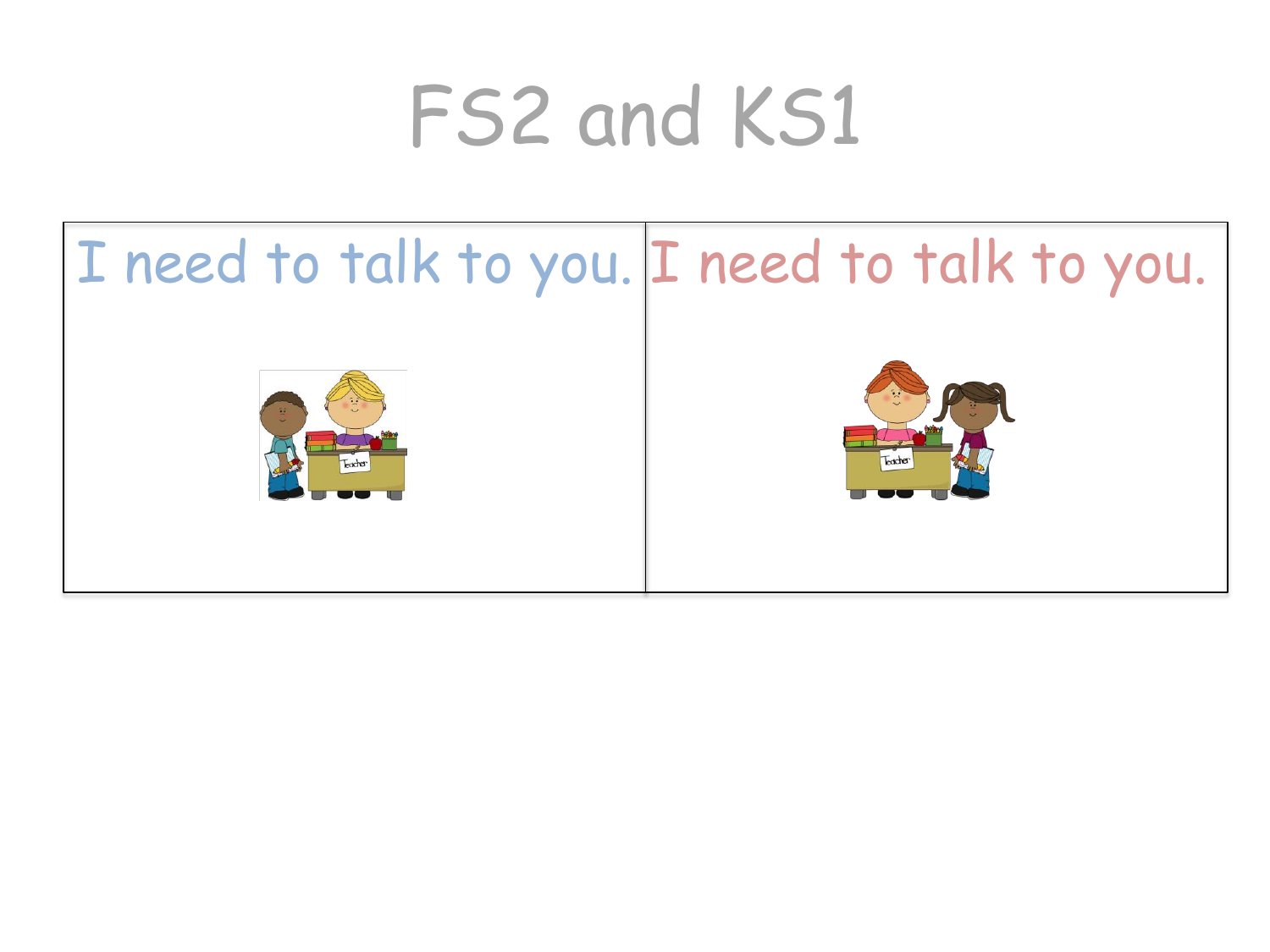### KS2



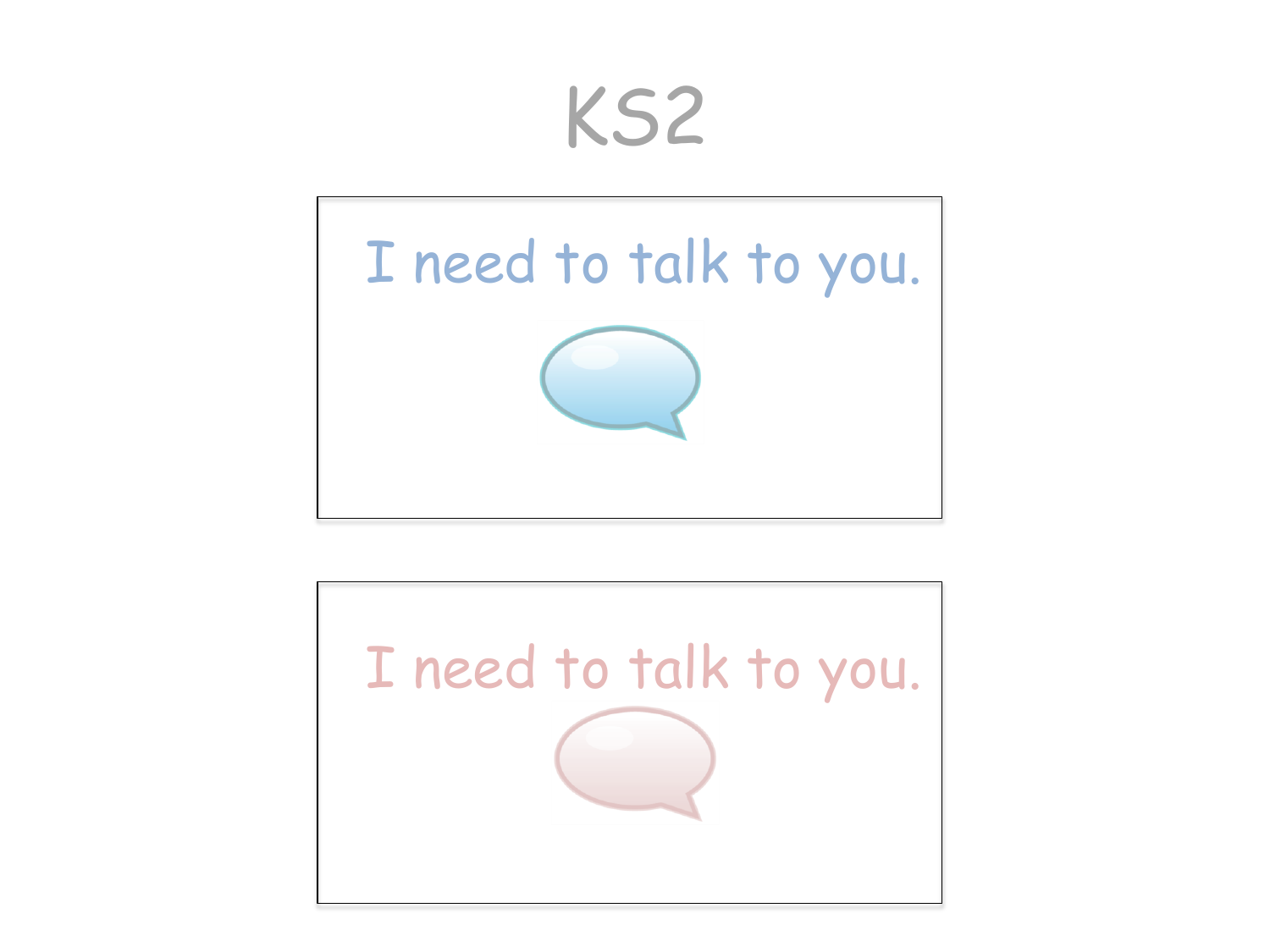- Where? Discuss and decide with your class teacher-maybe in your trays or in a few special places in the classroom.
- Who can use them? Everyone.
- How? Take a card, write your name on the back or just hand it to your teacher or any grown up who works in the school.
- What's it for? Anything that might be worrying you, scaring you or just confusing you.